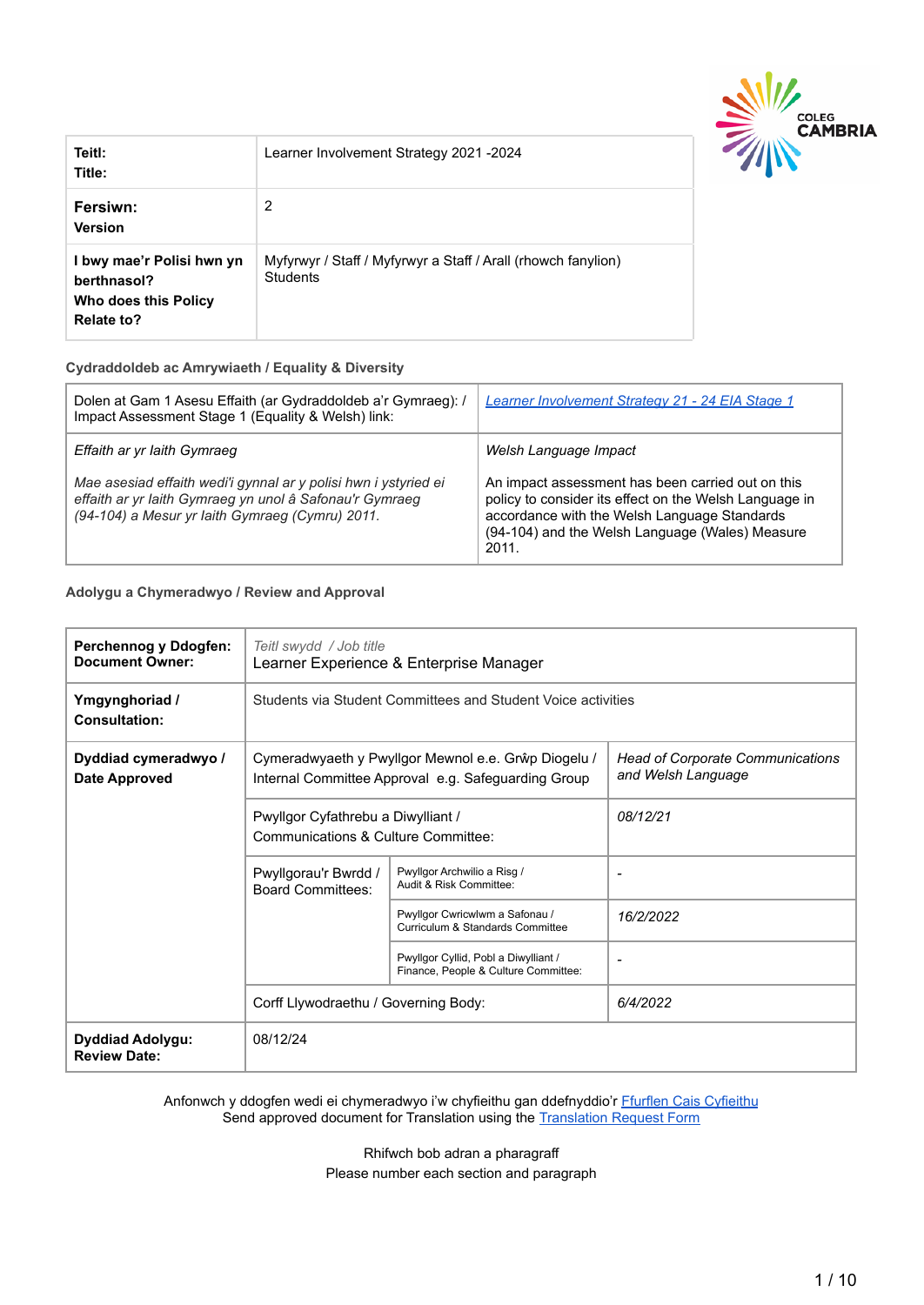# **Table of Contents**

| 1.  | Purpose                                                           | $\overline{2}$ |
|-----|-------------------------------------------------------------------|----------------|
| 2.  | Introduction                                                      | 2              |
| 3.  | Aims and Objectives of the Learner Involvement Strategy 2021-2024 | 3              |
| 4.  | Objectives for 2021-2024                                          | 3              |
| 5.  | <b>Purposes of Student Voice</b>                                  | 4              |
| 6.  | Learner Representation                                            | 5              |
| 7.  | <b>Student Voice meetings</b>                                     | 5              |
| 8.  | Enabling all learners to participate                              | 7              |
| 9.  | Supporting learners to Become Leaders                             | 8              |
| 10. | Appendix A - Student Communication                                | 8              |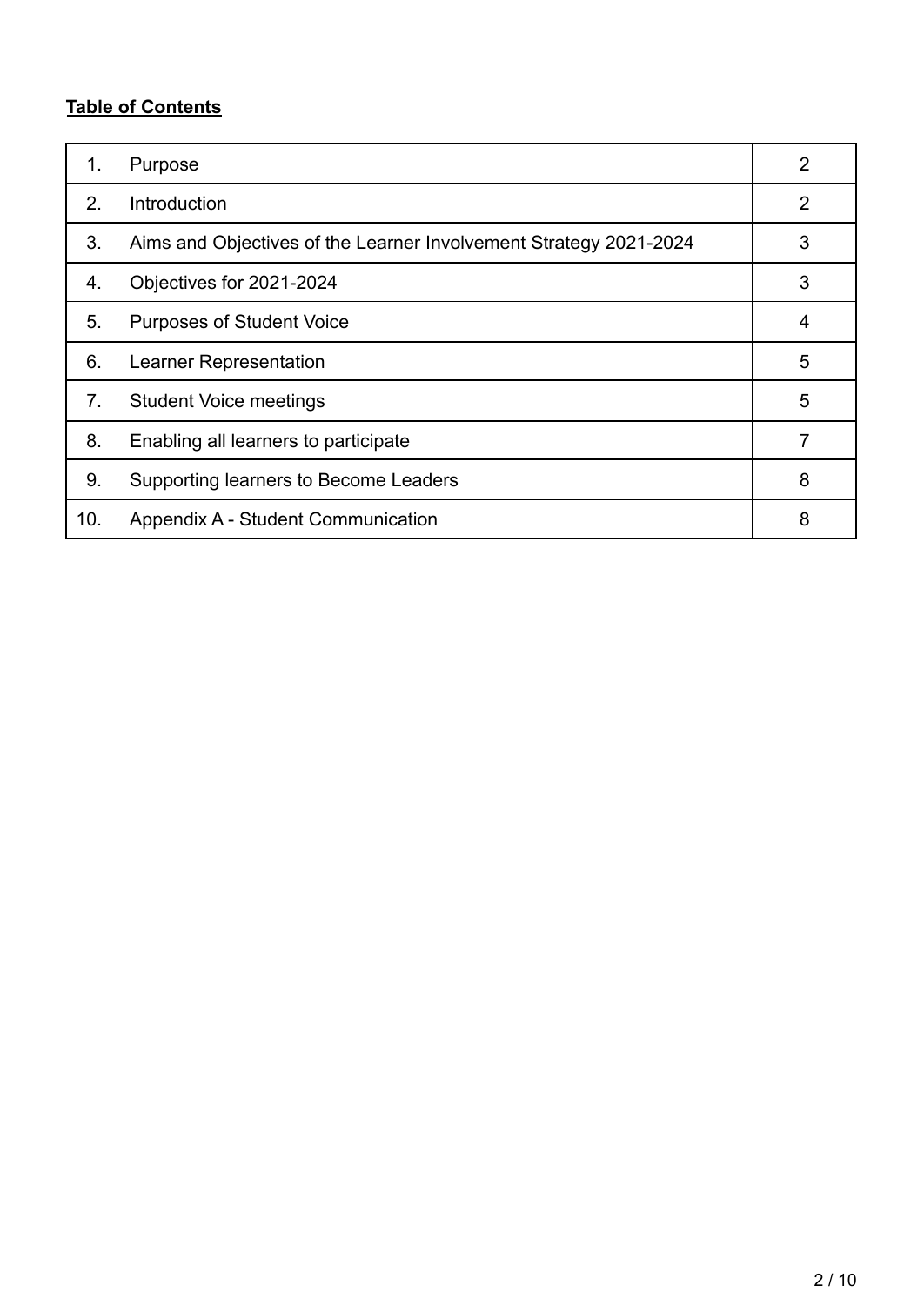# **1. Purpose**

This strategy has been put in place to set and evidence the clear strategic direction of student involvement at Coleg Cambria.

#### **2. Introduction**

Coleg Cambria firmly believes that embracing learner views and offering an opportunity for learners to have direct involvement in assessing and shaping their own learning experience will have a significant and effective impact on developing the college's quality improvement processes and increasing student success. Coleg Cambria also believes that learners have key roles to play in self-assessment, self-improvement, decision-making and operational management procedures.

Key documentation formulating this strategy:

- Education Act (1994)
- Welsh Government Learner Involvement Strategy (2010)
- Students Shaping Post-16 Skills (NUS, 2017)
- Coleg Cambria Student [Constitution](https://drive.google.com/file/d/1YVNiEHTczkfm5UGDs2qqzSm16qwlPznV/view?usp=sharing)
- Parent [Engagement](https://drive.google.com/open?id=1pxTWNPvMHueme19_JNkRwlce34s1b24oClZ7mGJOfvg) Strategy
- [Teaching](https://drive.google.com/file/d/1fNQncrQaV_d0qLRHP08pt_iLB7GC8bHh/view?usp=sharing) and Learning Strategy
- Higher Potential [programme](https://drive.google.com/file/d/1Q7qTcn3gyj3lC3_9aqZkvq3GVdpvQKZ6/view?usp=sharing)

### **3. Aims and Objectives of the Learner Involvement Strategy 2021-2024**

### **Aim: Coleg Cambria Student Voice exists to make life and learning better for students. Every single student is equally important and has an opportunity to get involved.**

Coleg Cambria 2020 Vision strategic plan states that the College will continue to *'ensure equality of opportunity and a learner-first culture is maintained across all services and functions, championing the Student Voice to provide the best possible experience'* and the College is committed to embracing learner views and offering a wide range of opportunities for learners to have direct involvement in shaping their own learning experience, developing our students as effective citizens in the wider community.

### **4. Objectives for 2021-2024**

Since Coleg Cambria was formed in 2013 and the Learner Involvement Strategy first developed, the College has worked hard to develop a fully inclusive Student Voice process, which enables all learners to have their say.

#### **a. Engaging More Learners in Student Voice Activities**

**KPI: By 2024 the number of learners involved in any aspect of Cambria activity will increase 5% year on year**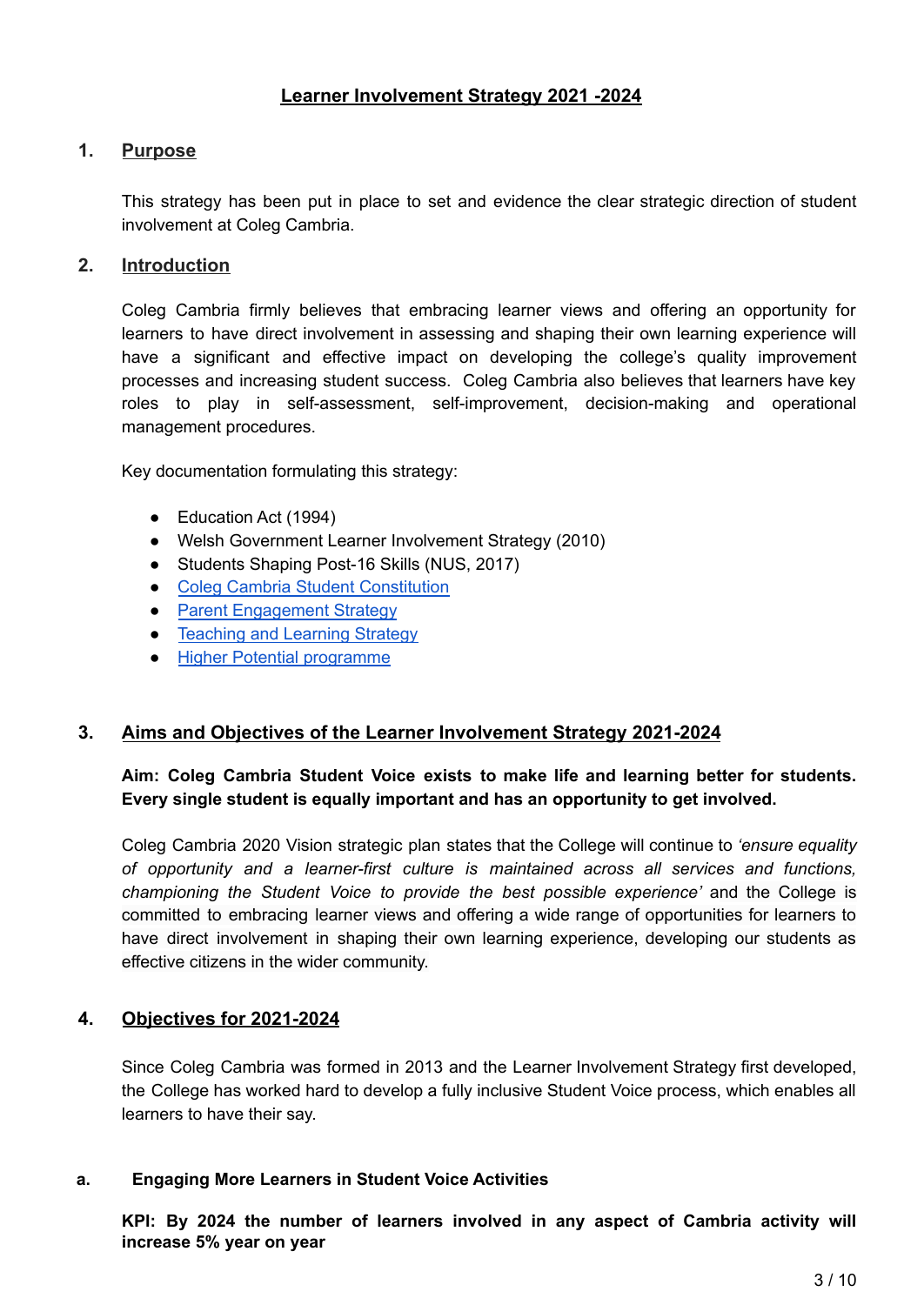The 2017 review of Student Voice revealed that it needs to encompass a wider number of learners at grassroots level. Whilst the systems and processes of the current process create a small cohort of student leaders who demonstrate impressive levels of leadership and citizenship, the College should now consider how it can encourage a wider cohort of learners, some of who may not be physically in college, but who are still learners at Cambria to be represented, to participate and to lead on change. This can only be achieved by utilising digital media methods including webinars and online forums. As Coleg Cambria grows, the number of part time professional learners, higher education and higher apprenticeship learners is increasing. The Learner Involvement Strategy for the medium to longer term, therefore needs to develop more flexibility and agility in engaging a wider range of learners (beyond full time further education learners) in a wider range of Student Voice activities.

### **b. Engaging Learners More in Student-Led Enrichment Activities**

## **KPI: By 2024 Parent survey 95% satisfaction that the college has a well developed range of enrichment activities for learners**

Many students would like to develop their leadership skills further and take a more active part in enhancing the learning environment and 'college experience' for all learners. Every student in their time at College should 'make memories.' What this means for every student is that college should have valuable, enjoyable and memorable times where they make new friends and gain new experiences. This is also an ideal opportunity for more able and talented learners to develop a wide range of skills, develop student-led enrichment activities and take an active role on committees relating to student experience, equality and diversity and charitable activities.

#### **c. Developing More Opportunities for Student Leaders**

### **KPI: By 2024 College has a well-established Student Leader programme covering all aspects of provision**

Student Voice activities need to give learners the opportunities to develop their leadership skills and act as role models and student leaders.

This includes inviting learners to:

- support parents evenings and advice evenings
- speak publicly about their experiences at college to external visitors and parents
- support induction and taster day activities by acting as student buddies for new and prospective students
- support skills competition and enrichment activities, including WorldSkills, inspiring new students to take part
- represent the college at external student activities, including NUS conferences
- act as a student leader and represent other learners at campus council and governing body committees

#### **d. Developing Learners' Active Citizenship Skills Incrementally**

### **KPI: By 2024 all learners should be familiar with the diagram below and be able to map their Citizenship skills**

The Student Voice Strategy for 2021-2024 gives a clearer pathway of how learners' skills can be developed incrementally through the following steps: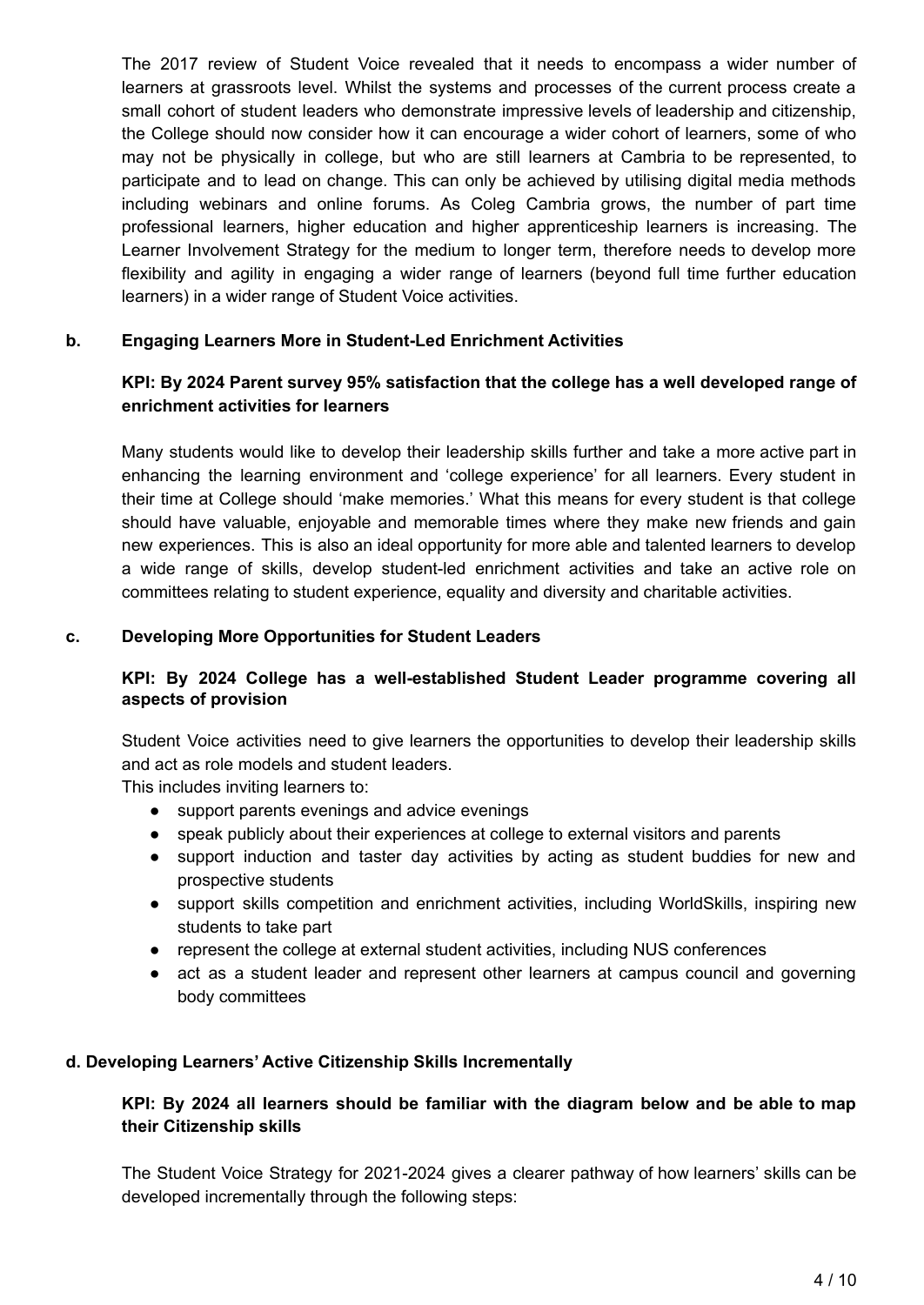| <b>Engage</b>                                                                                                                                   | <b>Participate</b>                                                                                                                       | <b>Activate</b>                                                                                                                                    | Lead                                                                                                                                                               |  |
|-------------------------------------------------------------------------------------------------------------------------------------------------|------------------------------------------------------------------------------------------------------------------------------------------|----------------------------------------------------------------------------------------------------------------------------------------------------|--------------------------------------------------------------------------------------------------------------------------------------------------------------------|--|
| Take an interest,<br>express a view/<br>idea about college<br>or course<br>experiences<br>Think about the<br>things you would<br>like to see at | Express opinions<br>and listen to<br>others. Work in a<br>group to develop<br>ideas<br>Take part in<br>activities and work<br>with other | Take a leadership<br>role. This could be<br>representing<br>others or working<br>on a student-led<br>activity<br>Problem solve, be<br>creative and | Take a leadership<br>role by helping<br>others (including<br>new students) to<br>develop their skills<br>and confidence.<br>Represent students<br>on behalf of the |  |
| college                                                                                                                                         | students                                                                                                                                 | innovative                                                                                                                                         | college.                                                                                                                                                           |  |

This needs to be actively taught and considered in Progress Coach sessions as part of their Future Generations Personal Tutorial Programme at Cambria.

# **5. Purposes of Student Voice**

# **5.1 Self Assessment and Quality Improvement**

This Learner Involvement Strategy plays a vital role within the self assessment and quality improvement process. As part of the College's Student Voice programme, all learners and parents will be invited to take part in a range of surveys which are often benchmarked against national data. These surveys are used to self-assess provision and create improvement actions. They are reported on at senior management and at governing body committee meetings. The annual learner survey overall satisfaction rating forms one of the 10 overarching Cambria key results with a key performance indicator agreed with the Governing Body and is the first crucial part of student engagement.

### **5.2 Citizenship Skills**

Participation in Learner Involvement activity should be seen as a key opportunity for learners to participate in Active Citizenship and democratic processes with election processes for student roles and the development of meetings and committees with structure, outcomes and accountabilities.

Learners are encouraged to lead on the agendas of meetings and to chair learner-led meetings. We will provide independent support, if necessary, to enable learners to compile the agenda for learner-led meetings. Learners will elect a regular chair of meetings who is a learner and we will respect the principle of accountability that has grown up in learner organisations. Learner leaders who do not attend meetings regularly or misrepresent their peers will be open to votes of no confidence by other learners through a documented process in the Student Association or related body's constitution.

### **5.3 Learners Influencing Post-16 Skills**

Employed learners should be encouraged to comment on the relevance of their apprenticeships and technical education and to work with their employers to ensure that they have an input into the design of programmes to meet their employment needs. This is in line with the NUS Students Shaping Post-16 Skills (2017) 1

<sup>1</sup>[https://www.nus.org.uk/PageFiles/12238/Students%20shaping%20post%2016%20skills%20-%20executive%20summa](https://www.nus.org.uk/PageFiles/12238/Students%20shaping%20post%2016%20skills%20-%20executive%20summary.pdf) [ry.pdf](https://www.nus.org.uk/PageFiles/12238/Students%20shaping%20post%2016%20skills%20-%20executive%20summary.pdf)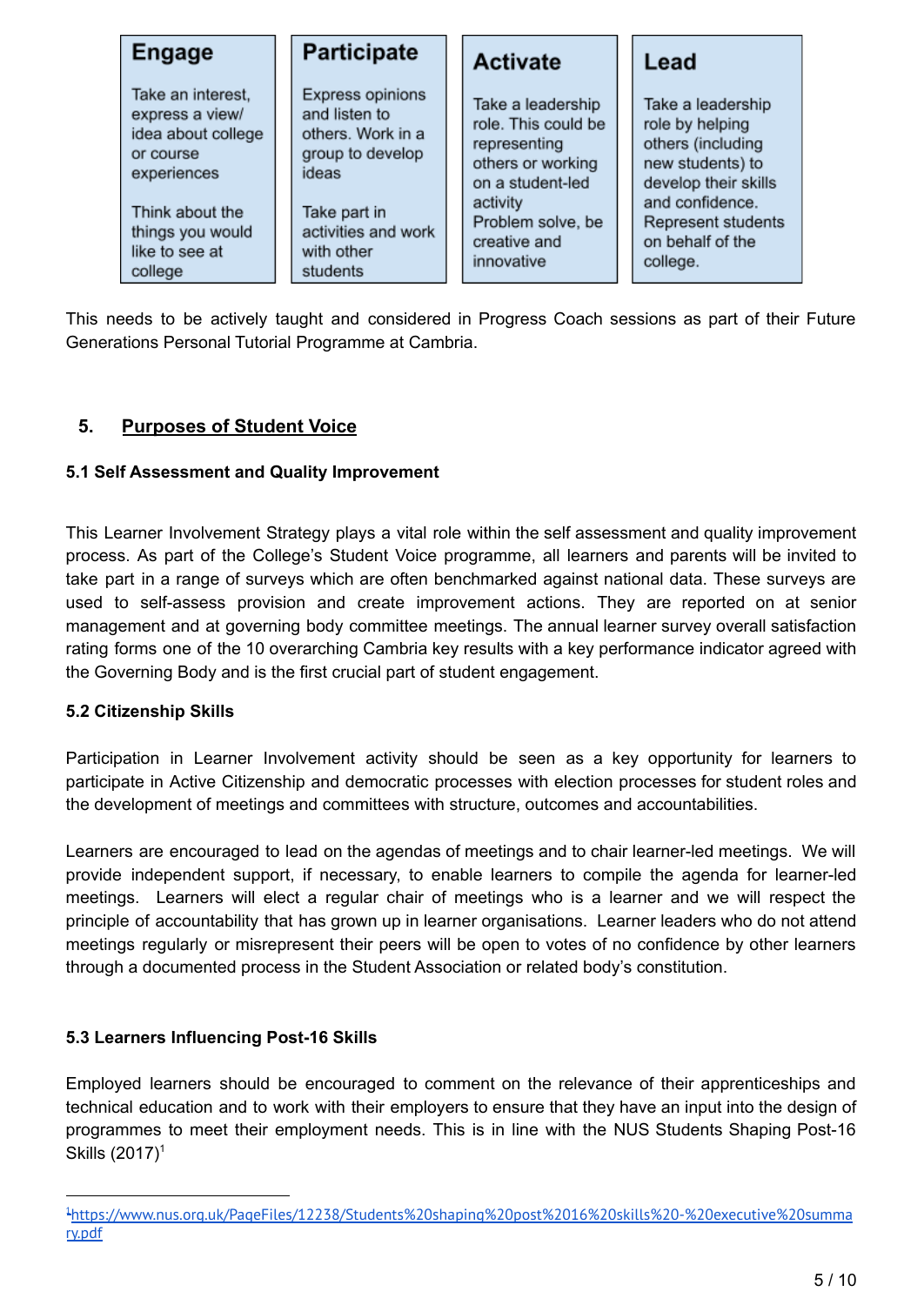# **6. Learner Representation**

#### **6.1 Class and Campus Council Representatives (Reps)**

Each learner group from every curriculum area of the college nominates up to two class representatives who are commissioned to voice the views of the group at meetings of the course. Class Representatives will meet with each other in class rep meetings.

Class Representatives will elect Campus Council representatives who will form the student membership of the Campus Councils for each site/campus of the college. As representative bodies, these councils form a part of the Student Voice constitution and feed into the Student Voice Parliament.

The Campus Council reps on each site will elect a site Student Vice President for that site.

#### **6.2 Student Presidents**

The whole student body will elect two Student Presidents whose term of office will be 1 year. These Student President elections take place via the student intranet and all students are eligible to vote.

#### **6.3 Executive Committee**

The Executive Committee meet at least twice a year to discuss issues arising from campus councils and to develop strategic approaches to common student areas for concern or development. The Executive Committee consists of Student Voice Officers, each responsible for different duties across the campuses. The Executive Committee is responsible for the day-to-day running of Student Voice in line with the constitution and any schedules, any relevant legislation and any decisions made by the Campus Council, or by members at a Parliament or Referendum.

#### **6.4 Student Governors**

2 Student Governors are chosen by a combination of election and interviews to represent the interests of the students on the board of Governors.

### **7. Student Voice Meetings**

The structure of learner involvement meetings will develop the skills of learners to present their views in an organised argument, representing their peers and developing the skills to advocate, challenge and problem solve to develop creative solutions.

In order to keep the integrity of the Student Voice activities and to improve inclusivity, the following developments will be coordinated by the Learner Engagement Officer:

### **7.1 Face to Face forums (virtual attendance also now possible):**

#### **Student Rep Meetings**

The Student/Class Reps for each class are required to gain feedback, concerns,suggestions and ideas from the students in their class or tutor group. These are then raised through the Student Voice Channels below and Student Rep Meetings once a month.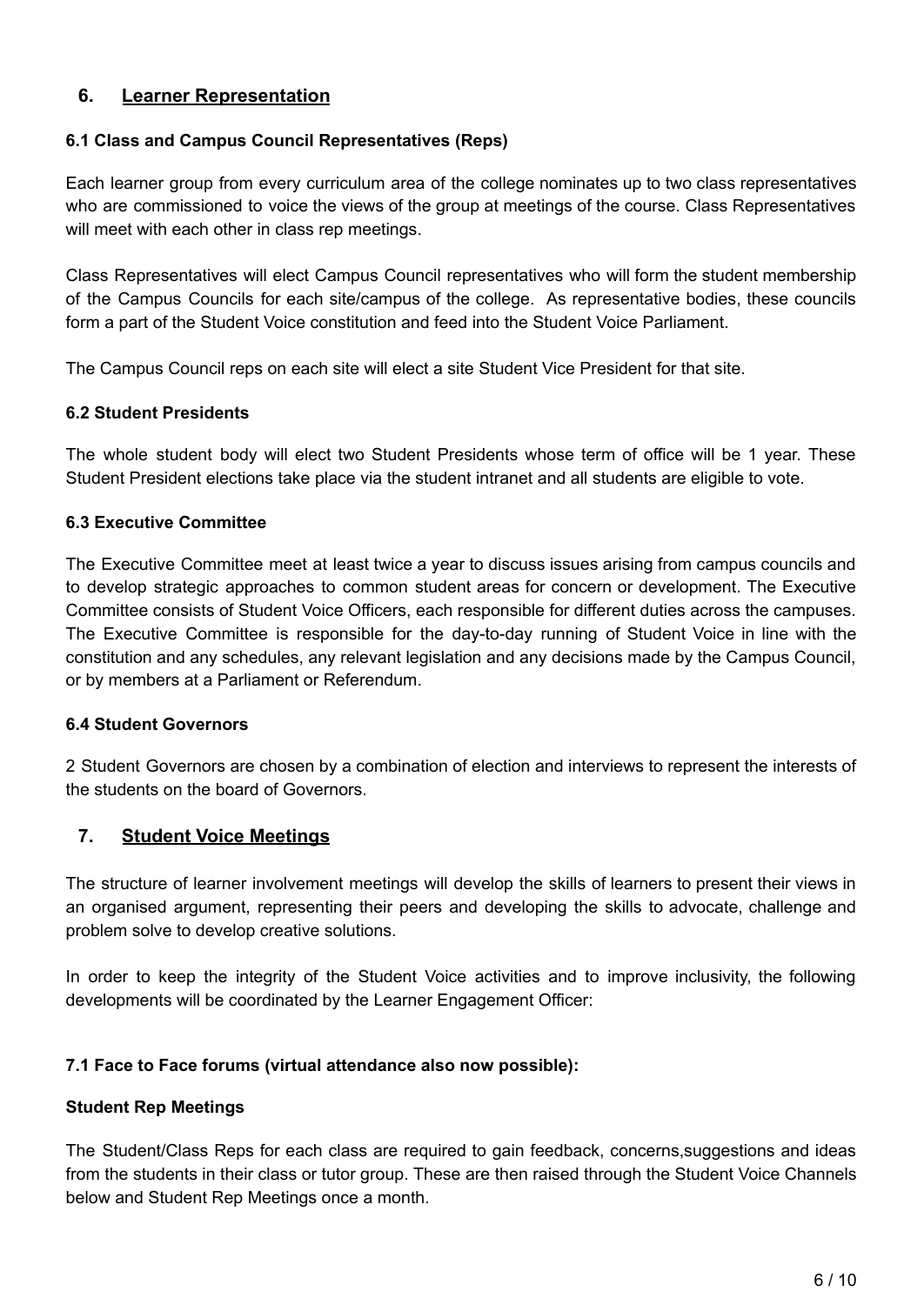#### **Student Rep Meetings – Sub-Directorate / Directorate**

Student Reps are often asked to meet as a sub-directorate / directorate at least once per term. These meetings are often held in the presence of a Vice Principal, Assistant Principal or Curriculum Director and incorporate Classroom Viewpoints. Each learner group from every curriculum area of the college nominates up to two class representatives who are commissioned to voice the views of the group at meetings of the course (or course cluster) teams via the Classroom Viewpoints process. These meetings represent a great opportunity for learners to become engaged and share their views.

#### **Campus Council Meetings**

Campus Councils are comprised of Campus Representatives from each learning area, a senior member of staff from the site/campus, a member of the Student Executive and a College Governor. Campus Council members can include the CEO, deputy CEOs, the Principal, and representative Vice Principals, Assistant Principals or Curriculum Directors. The Campus Councils meet twice a year. At these meetings, papers are prepared and presented by students, matters relating to learner experience are discussed and students have the chance to ask the Principal questions about topics of concern to them, with questions sent to the Principal prior to the meeting. As representative bodies, these councils form an essential part of the Student Voice constitution, act as a consultation forum for raising matters to feed into the Student Voice Parliament. The Campus Council representatives on each site will elect a **Student Vice President** for that site.

**Sub groups**/ **Focus groups** - where there is an identified issue which students would like to discuss in more depth, there will be development of a sub group. This may be for a task and finish purpose, for more regular monitoring purposes (e.g. catering) and these groups may be short or longer term in operation. These groups are created by the Executive Committee and reported to Student Rep meetings and notes placed on the Student Voice webpage.

**Annual Student Parliament** consists of class representatives and meets once a year, bringing together all Student Reps, Campus Council reps and Student Vice/Presidents from all campuses. Student Presidents/Governors will assist in chairing the Parliament and the agenda will be created with their input.

Some of the decisions affecting a learner's learning experience are made outside the college community by the Government, DfES, Public Transport operators, the National Union of Students, Careers Wales (Wales) and others. Student Voice will, with the collective consent of learners, normally affiliate to the National Union of Students (NUS). All learners will be encouraged to participate in its structures and in those of other bodies that directly represent learners. The college will enable learners to influence and participate in these through assisting learners with the necessary consent, travel and health and safety procedures. Where there are public consultations which affect students in terms of their learning or college experience, learners will be encouraged to organise an organisational response, gauging the views of learners via surveys or at the Student Parliament.

### **7.2 Social Media & Digital Communication:**

The use of digital forums and media has enabled Student Voice at Coleg Cambria to be heard during periods of lockdown and remote learning/ social isolation. They are available to all FE, HE and WBL students.Meetings can be promoted, recorded and stored on the student intranet.

● Coleg Cambria Student Voie has its own website on the student intranet: <https://www.cambria.ac.uk/student-voice/> This provides platforms for FE, HE and Work-based learners to put forward their opinions, ideas and suggestions for Coleg Cambria to continuously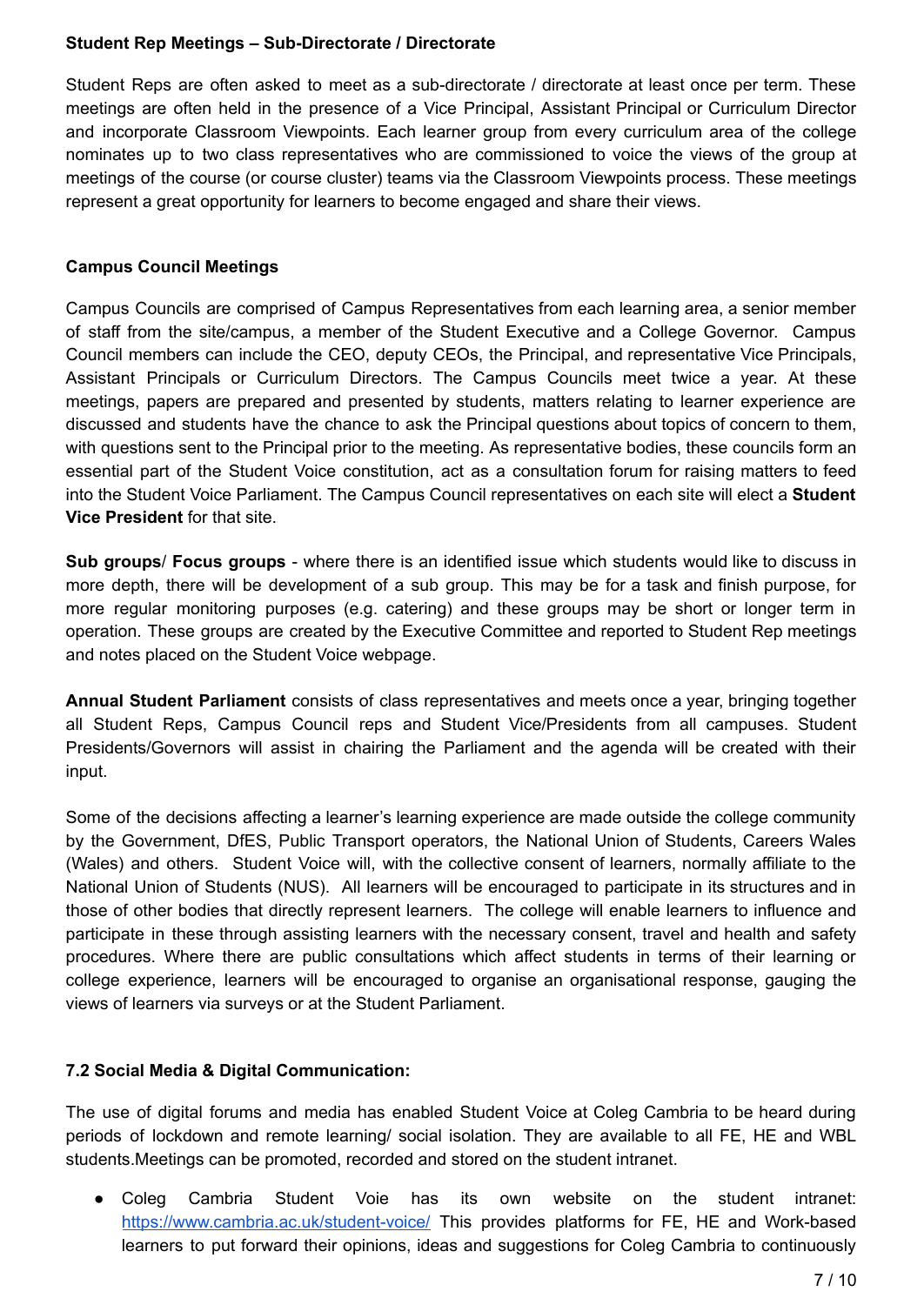improve as well as to promote college activities, events and opportunities. This platform successfully promoted and hosted online clubs, societies and Student Rep meetings throughout periods of lockdown and remote learning, providing an invaluable social link for students and a sense of belonging.

- Regular e-newsletters go out to all students and staff to inform of upcoming events, activities and opportunities at the college and within our local communities. The College App is also used for easy access to information.
- Twitter, Facebook and Instagram are also used to communicate events, working closely with Marketing. Closed Facebook has been created to encourage dialogue between class representatives and have proved useful in planning cross college meetings. These are facilitated and overseen by the Learner Engagement Officer. Information is also shared via email to class reps, pastoral coaches, personal tutors and cross college staff.
- There is an online HE Forum via the form of a Google community for students to communicate ideas and suggestions.

### **7.3 Student Led Activities:**

The Learner Engagement Officer will lead on developing opportunities for learners to take part and develop enrichment activities themselves. There will be a steering group for enrichment activities led by students and a seed fund available along with support from the Learner Engagement Officer for learners who wish to start an enrichment activity or club for other learners. These activities will be subject to approval, with risk assessments undertaken.

Enrichment will be promoted regularly for students via the intranet and social media and be available across all sites, although activities will vary from site to site.

Students will be encouraged to participate in College committees and meetings which further student experience at college. These include groups relating to equality and diversity, charitable activities and wellbeing.

### **8. Enabling all learners to participate**

The Learner Engagement Officer will work with all learners to create an equality of opportunity to participate in college learner involvement processes. This strategy will create a number of different actions designed to ensure the participation of all Cambria learners. This includes supporting:

- Work-based learning learners who do not come into college for classes
- learners studying via delivery partner (subcontracted) provision
- ILS learners and those with additional learning needs
- part time, professional and higher education learners
- learners on school links courses
- Welsh for Adults learners
- Community Students who attend community locations

The college supports learners to participate fully in meetings and will provide enablers for those who have difficulty participating in meetings due to a disability. The college is also committed to paying travel costs, where appropriate. Virtual access is offered at all meetings via Google Meet. Learners should also not lose any EMA payments if they are elected to attend meetings. The college is committed to the principle that no learners will be financially disadvantaged due to their participation in Student Involvement activities. If a formal meeting is during lunchtime, the college will provide food/light refreshments as appropriate.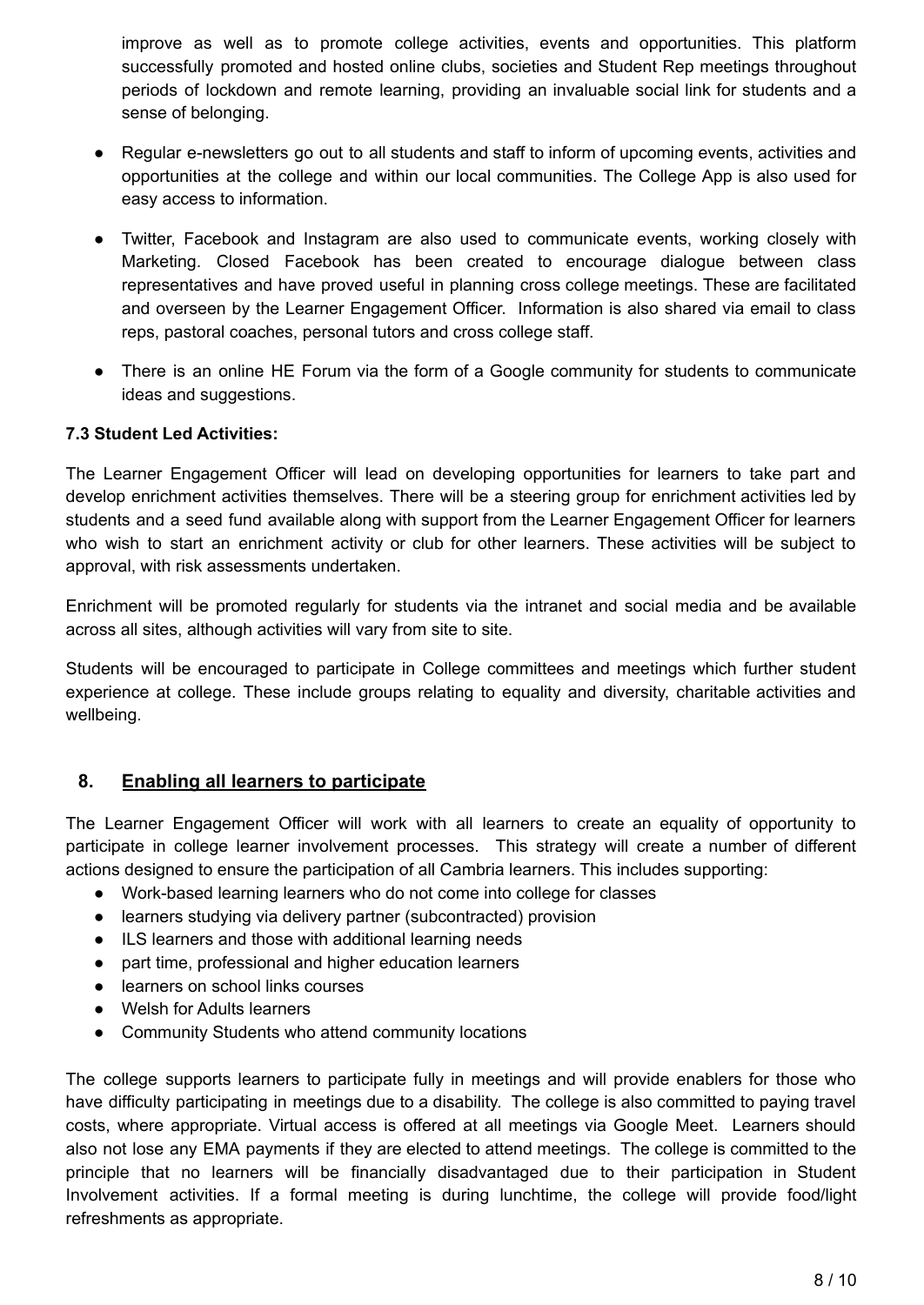Coleg Cambria encourages any learners who wish to lead or participate in meetings through the medium of Welsh. A Coleg Cenedlaethol Branch Officer works with the Learner Engagement Officer to ensure that all learners have equal opportunities to use their preferred language of Welsh or English and to plan in any translation requirements for all Student Voice activities .

Learners who participate in student voice activities will receive a range of Cambria digital badges which provide evidence for CVs and student references for higher education.

# **8.1 Training**

Class Rep training is in place for all learners supporting them to understand what responsibilities are attached to the class rep role and equipping learners with some essential skills to support them to be a class rep, including developing networks, holding a meeting and representing learner views. This training can also be accessed online.

Learners involved in Campus Councils and Student Governors will be supported and trained to fully participate in these committees and meetings.

# **9. Supporting learners to Become Leaders**

The Learner Engagement Officer will work with curriculum teams and managers to develop opportunities for students to undertake leadership activities at College. This includes developing more student buddy roles in taster and induction days, supporting college advice and parents evenings and developing opportunities for learners to work with other students and support them. The College is also keen to develop the skills of students to act as ambassadors and representatives of the College at external events, including NUS conferences.